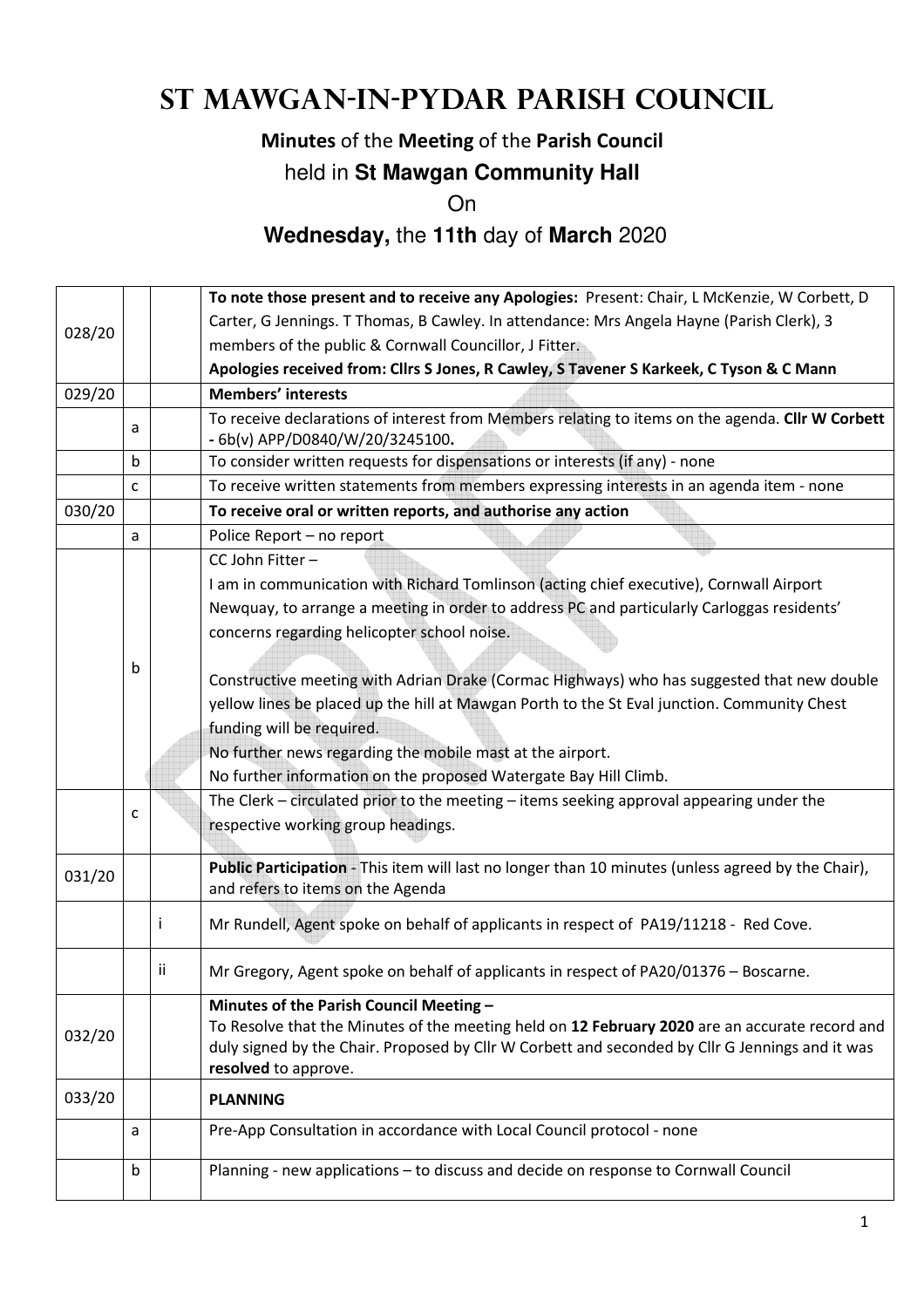|  | i                                                                                                                                                                                        | PA19/11218. Applicant: Mr Adam Knight. Proposal: Redevelopment of site consisting of<br>demolition of existing property and construction of replacement dwelling. Location: Red Cove<br>Trenance Mawgan Porth TR8 4BZ. Deferred from February. Proposed by Cllr D Carter and<br>seconded by Cllr G Jennings and it was resolved no objection to the revised plans received prior |  |  |  |
|--|------------------------------------------------------------------------------------------------------------------------------------------------------------------------------------------|----------------------------------------------------------------------------------------------------------------------------------------------------------------------------------------------------------------------------------------------------------------------------------------------------------------------------------------------------------------------------------|--|--|--|
|  |                                                                                                                                                                                          | to the meeting.                                                                                                                                                                                                                                                                                                                                                                  |  |  |  |
|  |                                                                                                                                                                                          | PA20/01122. Applicant Mr And Mrs Montgomery. Proposal: Amendments to PA19/09879,                                                                                                                                                                                                                                                                                                 |  |  |  |
|  |                                                                                                                                                                                          | including: Addition of balcony off master bedroom, extension of footprint on lower ground floor,                                                                                                                                                                                                                                                                                 |  |  |  |
|  | ii                                                                                                                                                                                       | removal of garage, addition of window in bedroom 02. Location: Sea Ways Gwel An Mor                                                                                                                                                                                                                                                                                              |  |  |  |
|  |                                                                                                                                                                                          | Trenance Mawgan Porth. Proposed by Cllr W Corbett and seconded by Cllr D Carter and it was                                                                                                                                                                                                                                                                                       |  |  |  |
|  |                                                                                                                                                                                          | resolved no objection subject to there being no overlooking issues.                                                                                                                                                                                                                                                                                                              |  |  |  |
|  |                                                                                                                                                                                          | PA20/01030. Applicant Mr Graham Jelly. Proposal: Replace existing windows with energy                                                                                                                                                                                                                                                                                            |  |  |  |
|  | iii                                                                                                                                                                                      | efficient windows to match original. Location: Pendorric St Mawgan. Proposed by Cllr W Corbett                                                                                                                                                                                                                                                                                   |  |  |  |
|  |                                                                                                                                                                                          | and seconded by Cllr G Jennings and it was resolved no objection.                                                                                                                                                                                                                                                                                                                |  |  |  |
|  |                                                                                                                                                                                          | PA20/01376. Applicant: Dr K and J Anderson. Proposal: Proposed demolition existing property                                                                                                                                                                                                                                                                                      |  |  |  |
|  | iv                                                                                                                                                                                       | and construction of new replacement dwelling and detached garage. Location: Boscarne                                                                                                                                                                                                                                                                                             |  |  |  |
|  |                                                                                                                                                                                          | Trenance Mawgan Porth. Proposed by Cllr W Corbett and seconded by Cllr D Carter and it was                                                                                                                                                                                                                                                                                       |  |  |  |
|  |                                                                                                                                                                                          | resolved no objection.                                                                                                                                                                                                                                                                                                                                                           |  |  |  |
|  |                                                                                                                                                                                          |                                                                                                                                                                                                                                                                                                                                                                                  |  |  |  |
|  |                                                                                                                                                                                          | Cllr W Corbett left the room at this juncture                                                                                                                                                                                                                                                                                                                                    |  |  |  |
|  |                                                                                                                                                                                          | APP/D0840/W/20/3245100 Appellant: Mr Richard Jackson. Proposal: Demolition of the existing                                                                                                                                                                                                                                                                                       |  |  |  |
|  |                                                                                                                                                                                          | building and erection of a new dwelling with residential curtilage including a swimming pool with                                                                                                                                                                                                                                                                                |  |  |  |
|  |                                                                                                                                                                                          | associated works. Location: Agricultural Grain Store at Tolcarne Merock Tolcarne Lane St                                                                                                                                                                                                                                                                                         |  |  |  |
|  |                                                                                                                                                                                          | Mawgan TR8 4QG. The appeal is to be decided on the basis of an exchange of written statements                                                                                                                                                                                                                                                                                    |  |  |  |
|  |                                                                                                                                                                                          | by the parties and a site visit by an Inspector. All representations must be received by Planning                                                                                                                                                                                                                                                                                |  |  |  |
|  |                                                                                                                                                                                          | Inspectorate by 30 March 2020.                                                                                                                                                                                                                                                                                                                                                   |  |  |  |
|  |                                                                                                                                                                                          | The submission on behalf of the application cited the similar case at Trenance (PA19/06928). The                                                                                                                                                                                                                                                                                 |  |  |  |
|  | $\mathsf{v}$                                                                                                                                                                             | PC would like to add to their previous comments: To assert that although the two are similar in                                                                                                                                                                                                                                                                                  |  |  |  |
|  |                                                                                                                                                                                          | principle, their locations are different. In the case of the site at Trenance, although in a                                                                                                                                                                                                                                                                                     |  |  |  |
|  |                                                                                                                                                                                          | prominent location there are houses in the immediate vicinity and the substitution of the barn                                                                                                                                                                                                                                                                                   |  |  |  |
|  |                                                                                                                                                                                          | with houses will not look out of place. In contrast, the PC feel that the location of the                                                                                                                                                                                                                                                                                        |  |  |  |
|  |                                                                                                                                                                                          | Agricultural Grain Store is somewhat different, since the barn sits alone in open countryside and                                                                                                                                                                                                                                                                                |  |  |  |
|  |                                                                                                                                                                                          | consequently the PC view is that the barn appearance should be retained, since an agricultural                                                                                                                                                                                                                                                                                   |  |  |  |
|  |                                                                                                                                                                                          | barn is more appropriate in that location.                                                                                                                                                                                                                                                                                                                                       |  |  |  |
|  |                                                                                                                                                                                          |                                                                                                                                                                                                                                                                                                                                                                                  |  |  |  |
|  |                                                                                                                                                                                          | Cllr W Corbett returned to the meeting                                                                                                                                                                                                                                                                                                                                           |  |  |  |
|  |                                                                                                                                                                                          | PA19/07954. Applicant Mr H Anscombe. Proposal: Change of use of outbuilding to a holiday let                                                                                                                                                                                                                                                                                     |  |  |  |
|  |                                                                                                                                                                                          | and construction of an additional holiday cabin. Location: Natural Bridges St Mawgan. The                                                                                                                                                                                                                                                                                        |  |  |  |
|  | vi                                                                                                                                                                                       | Planning Authority Case Officer had advised that a deferment would be possible in order for him                                                                                                                                                                                                                                                                                  |  |  |  |
|  |                                                                                                                                                                                          | to receive additional information from the applicants. It was therefore resolved to defer this                                                                                                                                                                                                                                                                                   |  |  |  |
|  |                                                                                                                                                                                          | item to the April meeting.                                                                                                                                                                                                                                                                                                                                                       |  |  |  |
|  | С                                                                                                                                                                                        | To consider planning applications received before meeting -none received                                                                                                                                                                                                                                                                                                         |  |  |  |
|  |                                                                                                                                                                                          |                                                                                                                                                                                                                                                                                                                                                                                  |  |  |  |
|  | d                                                                                                                                                                                        | To note Advices and Decisions by Cornwall Council:                                                                                                                                                                                                                                                                                                                               |  |  |  |
|  |                                                                                                                                                                                          |                                                                                                                                                                                                                                                                                                                                                                                  |  |  |  |
|  | i                                                                                                                                                                                        | PA19/09635 APPROVED Applicant: Mr and Mrs Chapman Proposal: Construction of a single                                                                                                                                                                                                                                                                                             |  |  |  |
|  |                                                                                                                                                                                          | storey extension. Location: Trevenna Forge St Mawgan TR8 4EZ. Noted.                                                                                                                                                                                                                                                                                                             |  |  |  |
|  |                                                                                                                                                                                          | PA19/10479 APPROVED Applicant: Dr Fiona Dod. Proposal: Reserved matters application                                                                                                                                                                                                                                                                                              |  |  |  |
|  | ii<br>following outline permission PA18/10850 - replacement of building with a live/work unit (self-<br>build). Location: Barn East of Gluvian Flamank Farm Mawgan Porth TR8 4AW. Noted. |                                                                                                                                                                                                                                                                                                                                                                                  |  |  |  |
|  |                                                                                                                                                                                          |                                                                                                                                                                                                                                                                                                                                                                                  |  |  |  |
|  |                                                                                                                                                                                          | PA19/10940 APPROVED Applicant: Mr Jon Cooper. Proposal: Replacement of existing summer                                                                                                                                                                                                                                                                                           |  |  |  |
|  | iii                                                                                                                                                                                      | house with timber clad ancillary building to form home gym/office. Location: Hylton Lanvean St                                                                                                                                                                                                                                                                                   |  |  |  |
|  | Mawgan TR8 4EY. Noted.                                                                                                                                                                   |                                                                                                                                                                                                                                                                                                                                                                                  |  |  |  |
|  |                                                                                                                                                                                          | PA19/06928 APPROVED Applicant: Susan & William Schofield. Proposal: Demolition of existing                                                                                                                                                                                                                                                                                       |  |  |  |
|  | iv                                                                                                                                                                                       | farm buildings & construction of two dwellings (Prior Approval previously granted for conversion                                                                                                                                                                                                                                                                                 |  |  |  |
|  |                                                                                                                                                                                          |                                                                                                                                                                                                                                                                                                                                                                                  |  |  |  |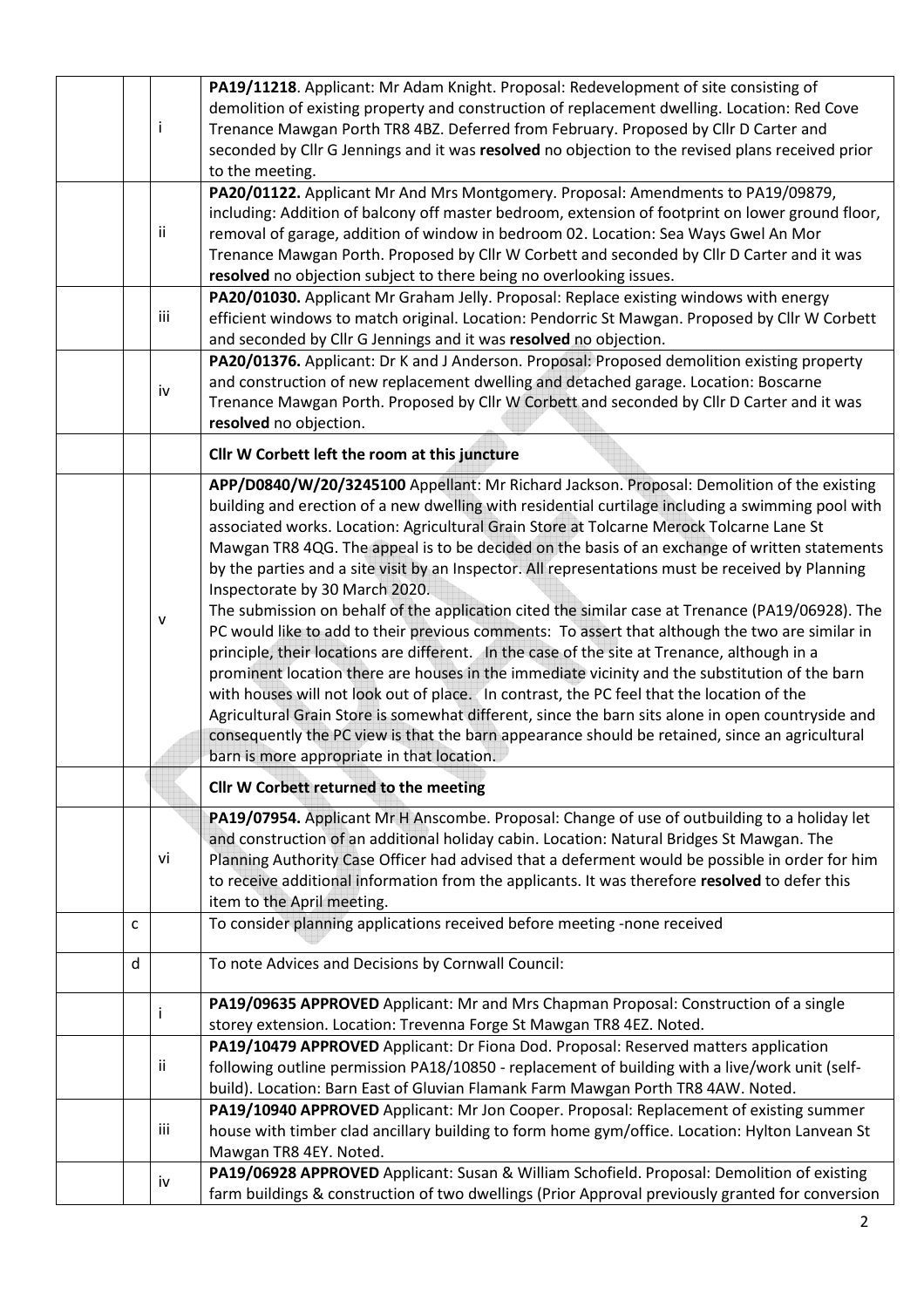|        |   |              | of two dwellings under PA19/04115). Location: Barn North East of High Cove Farm Trenance<br>Mawgan Porth TR8 4BY. Noted.                                                                                                                                                                                                      |  |  |  |  |
|--------|---|--------------|-------------------------------------------------------------------------------------------------------------------------------------------------------------------------------------------------------------------------------------------------------------------------------------------------------------------------------|--|--|--|--|
|        |   | $\mathsf{v}$ | PA19/08403 Failed to determine Applicant: Mr Richard Jackson. Proposal: Demolition of the<br>existing building and erection of a new dwelling with residential curtilage including a swimming<br>pool with associated works. Location: Agricultural Grain Store at Tolcarne Merock Tolcarne Lane<br>St Mawgan TR8 4AG. Noted. |  |  |  |  |
|        |   |              | The following advice was received after the agenda was posted:                                                                                                                                                                                                                                                                |  |  |  |  |
|        |   |              | PA20/00177/PREAPP Closed - advice given Applicant: Jennifer Molyneux. Proposal: Pre                                                                                                                                                                                                                                           |  |  |  |  |
|        |   | vi           | application advice for single dwelling. Location: Land South of Mawgan Porth Apartments                                                                                                                                                                                                                                       |  |  |  |  |
|        |   |              | Tredragon Road Mawgan Porth.                                                                                                                                                                                                                                                                                                  |  |  |  |  |
|        | е |              | 5 day-Protocol for Local Councils - none received                                                                                                                                                                                                                                                                             |  |  |  |  |
|        | f |              | To discuss planning enforcement issues $-$ to refer any new issues and updates $-$ if any                                                                                                                                                                                                                                     |  |  |  |  |
| 034/20 |   |              | <b>WORKING GROUPS</b> - to receive reports (if any), and agree any necessary action and expenditure:                                                                                                                                                                                                                          |  |  |  |  |
|        |   |              | Amenities - 1. Notification of Play Area Inspection in April for St Mawgan-in-Pydar Parish Council.<br>To approve costs of £72.00 + vat. Proposed by Cllr W Corbett and seconded by Cllr D Carter and it<br>was resolved to approve.                                                                                          |  |  |  |  |
|        |   |              | 2. The Clerk advised that TP Tree Services had been contacted as a result of parishioner concerns                                                                                                                                                                                                                             |  |  |  |  |
|        | а |              | regarding overhanging branches over the river by the ford at St Mawgan. Subject to permission                                                                                                                                                                                                                                 |  |  |  |  |
|        |   |              | being received from Cornwall Planning department approval was sought to crown raise trees                                                                                                                                                                                                                                     |  |  |  |  |
|        |   |              | T17,18, & 19. Proposed by Cllr W Corbett and seconded by Cllr T Thomas and it was resolved to                                                                                                                                                                                                                                 |  |  |  |  |
|        |   |              | approve tree works in the sum of £100+vat.<br>3. The Clerk advised that the playground safety inspection had recorded damage or deterioration                                                                                                                                                                                 |  |  |  |  |
|        |   |              | to 2 junior swing seats. Approval was sought for replacement 2no swing seats at £98+vat                                                                                                                                                                                                                                       |  |  |  |  |
|        |   |              | including fitting. Proposed by Cllr W Corbett and Cllr G Jennings and it was resolved to approve.                                                                                                                                                                                                                             |  |  |  |  |
|        |   |              | St Mawgan toilets 1. To approve the application for a grant to Denzell Downs Community Benefit                                                                                                                                                                                                                                |  |  |  |  |
|        |   |              | Fund in the sum of £5000. Proposed by Cllr W Corbett and seconded by Cllr D Carter and it was                                                                                                                                                                                                                                 |  |  |  |  |
|        |   | Ť            | resolved to approve.                                                                                                                                                                                                                                                                                                          |  |  |  |  |
|        |   |              | 2. The Clerk requested that approval be sought for the application of two trade accounts for the                                                                                                                                                                                                                              |  |  |  |  |
|        |   |              | purchase of building and plumbing supplies. Proposed by Cllr G Jennings and seconded by Cllr B                                                                                                                                                                                                                                |  |  |  |  |
|        |   | ii           | Cawley and it was resolved to approve.<br>Burial Ground - Burial Ground Survey - noted. The Clerk advised that the driveway had been                                                                                                                                                                                          |  |  |  |  |
|        |   |              | surveyed and a quote was to follow for resurfacing works.                                                                                                                                                                                                                                                                     |  |  |  |  |
|        |   |              | Transport and Rights of Way - The Clerk advised that the footpath contractor had removed a                                                                                                                                                                                                                                    |  |  |  |  |
|        |   |              | fallen tree that had been blocking footpath 42 at Trenance. Western Power had been notified                                                                                                                                                                                                                                   |  |  |  |  |
|        |   |              | due to damage by a tree to an electrical post in the area known as the Copse.                                                                                                                                                                                                                                                 |  |  |  |  |
|        | b |              | The Clerk requested approval for the purchase of posts for footpaths signs & playing field fence                                                                                                                                                                                                                              |  |  |  |  |
|        |   |              | repairs. Proposed by Cllr D Corbett and seconded by Cllr G Jennings and it was resolved to                                                                                                                                                                                                                                    |  |  |  |  |
|        |   |              | approve. Action: Costings required for Trenance footpath signs.                                                                                                                                                                                                                                                               |  |  |  |  |
|        |   | Ť            | Parking at Carloggas Close - Members reviewed previous attempts at finding a solution to the<br>issues but could not identify a solution to the satisfaction of all residents                                                                                                                                                 |  |  |  |  |
|        |   | ii           | Footpath - Bus Stop top of Carloggas - there was no solution as far as the Members were aware.                                                                                                                                                                                                                                |  |  |  |  |
|        | C |              | Beach and Environment - Cllr Carter had highlighted cliff falls within the last month at Mawgan                                                                                                                                                                                                                               |  |  |  |  |
|        |   |              | Porth and these had been reported by the Clerk to the Countryside and Environment team at CC                                                                                                                                                                                                                                  |  |  |  |  |
|        | d |              | Neighbourhood Plan - The Chair reported that a meeting had taken place, moving closer to the                                                                                                                                                                                                                                  |  |  |  |  |
|        |   |              | preparation of a questionnaire for circulation to all parishioners.                                                                                                                                                                                                                                                           |  |  |  |  |
|        |   |              | Cornwall Airport Newquay Helicopter issues - Cllr D Carter reported that she has followed up on                                                                                                                                                                                                                               |  |  |  |  |
|        | е |              | residents' concerns of excessive noise from the helicopter school and questions will be put                                                                                                                                                                                                                                   |  |  |  |  |
|        |   |              | forward to executives at Cornwall Airport Newquay at the earliest opportunity. Cllr G Jennings                                                                                                                                                                                                                                |  |  |  |  |
|        |   |              | advised that the next meeting of the Airport Consultative Forum is scheduled for 19 March and<br>will be in attendance.                                                                                                                                                                                                       |  |  |  |  |
|        |   |              |                                                                                                                                                                                                                                                                                                                               |  |  |  |  |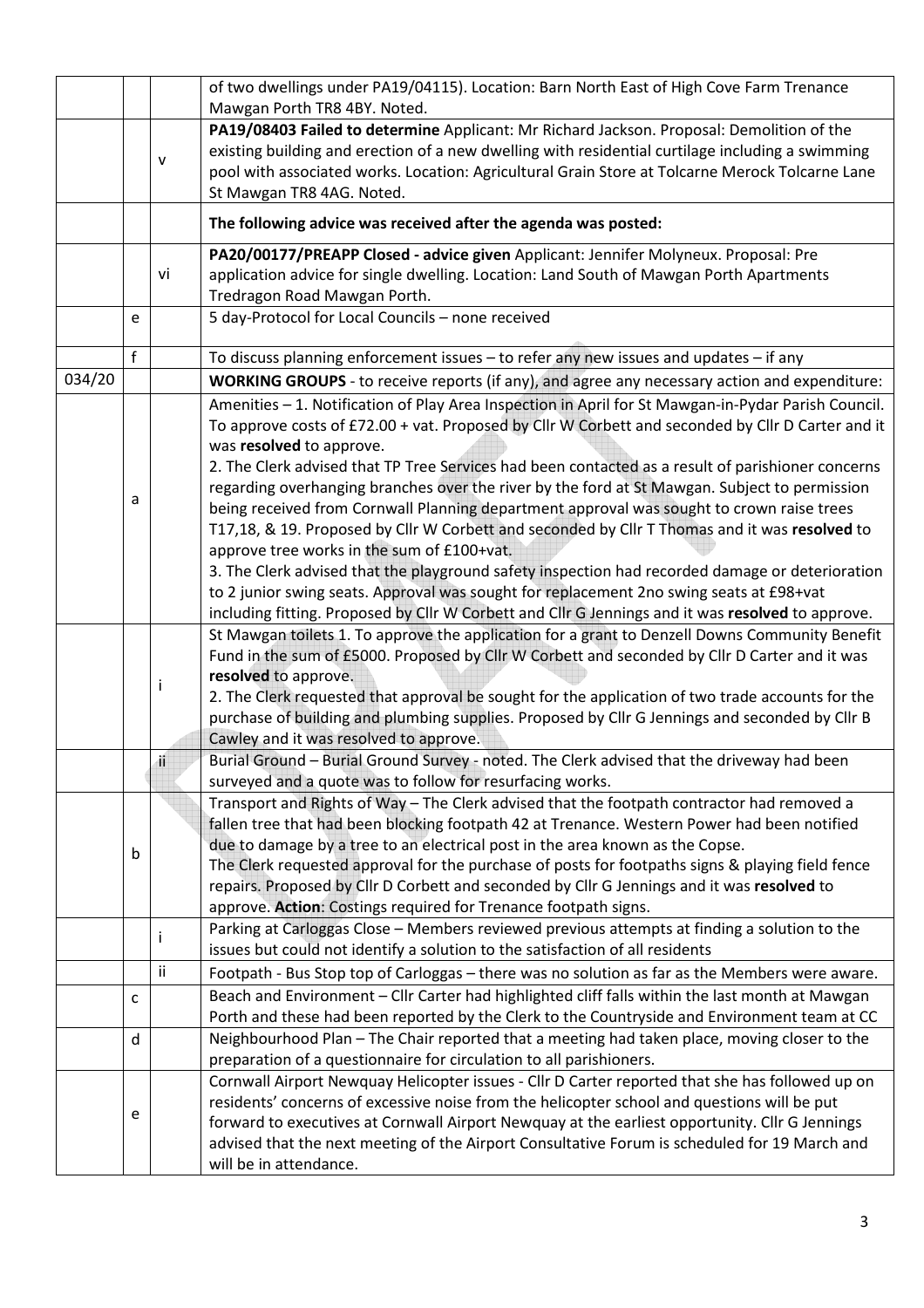|        | $\mathsf f$ |              | St Mawgan Community Hall - nothing further to report                                                                                                                                                                                                                                                                                                                                                                                                       |  |  |  |  |
|--------|-------------|--------------|------------------------------------------------------------------------------------------------------------------------------------------------------------------------------------------------------------------------------------------------------------------------------------------------------------------------------------------------------------------------------------------------------------------------------------------------------------|--|--|--|--|
|        | g           |              | Healthwatch - St Columb Surgery. Cllr Jennings reported that parishioners had contacted her<br>regarding appointment availability at St Columb Surgery. As a result of communication with Mr<br>Ian Gibson he has agreed to speak ahead of the Meeting in May to introduce the new initiatives<br>that will be in operation by the Summer.                                                                                                                 |  |  |  |  |
| 035/20 |             |              | <b>REPORTS FROM MEETINGS: None</b>                                                                                                                                                                                                                                                                                                                                                                                                                         |  |  |  |  |
| 036/20 |             |              | To note and discuss (if appropriate) the correspondence received since the last meeting and<br>any associated actions and expenditure:                                                                                                                                                                                                                                                                                                                     |  |  |  |  |
|        |             | $\mathbf{I}$ | Cornwall Council Climate Change Development Planning Document - noted.                                                                                                                                                                                                                                                                                                                                                                                     |  |  |  |  |
|        |             | ij           | Road Traffic Regulation Act 1984 S.14: Temporary Prohibition of Traffic<br>Location: Road from Penpont to Carloggas, St Mawgan<br>Timing: 20th to 23rd March 2020 (0730 to 1800 hours, weekdays only) - confirmation received of<br>approved closure. Patching of surface below the lychgate at the Church                                                                                                                                                 |  |  |  |  |
|        |             | iii          | Housing Supplementary Planning Document, adopted 12 February 2020- sits beneath the Local<br>Plan and provides operational, technical and detailed guidance to support the delivery of new<br>residential development, and clarity as to how the policies from the Local Plan should be<br>interpreted and implemented by developers, landowners and the public. Noted.                                                                                    |  |  |  |  |
| 037/20 |             |              | <b>FINANCE and LEGISLATION:</b>                                                                                                                                                                                                                                                                                                                                                                                                                            |  |  |  |  |
|        | a           |              | To note any income received: Bank Interest £1.97, Burial Ground £296.00. The Clerk advised that<br>a donation had been received as a contribution to the general maintenance budget of the in the<br>sum of £150 for which a letter of thanks had been sent.                                                                                                                                                                                               |  |  |  |  |
|        | b           |              | Accounts - to approve invoices for payment and sign cheques at the end of the meeting<br>(list circulated prior to the meeting). Proposed by Cllr G Jennings and Cllr W Corbett and it was<br>resolved to approve. The Clerk requested approval for office equipment covers to ease the<br>transport of portable equipment to meetings in the sum of £40+vat. Proposed by Cllr D Carter<br>and seconded by Cllr G Jennings and it was resolved to approve. |  |  |  |  |
|        | c           |              | Internal Auditor - to approve the appointment of Hudson Accounting to undertake the internal<br>audit for the financial year to 31 <sup>st</sup> March 2020 in the sum of £225. Proposed by Cllr G Jennings<br>and seconded by Cllr D Carter and it was resolved to approve.                                                                                                                                                                               |  |  |  |  |
|        | d           |              | Mobile Phone - to approve the setting up of a Direct Debit for monthly charges. Proposed by Cllr<br>W Corbett and seconded by Cllr G Jennings and it was resolved to approve.                                                                                                                                                                                                                                                                              |  |  |  |  |
|        | e           |              | <b>Scheduled Grant Application</b>                                                                                                                                                                                                                                                                                                                                                                                                                         |  |  |  |  |
|        |             |              | Cornwall Air Ambulance Trust - £200. Proposed by Cllr G Jennings and seconded by Cllr B Cawley<br>and it was resolved to approve.                                                                                                                                                                                                                                                                                                                          |  |  |  |  |
| 038/20 |             |              | Exempt Business: To Resolve to invoke Standing Order 3(d) that in accordance with Public<br>Bodies (admission to meetings (Act 1960 as amended by S100 Local Government Act (LGA)<br>1972, the press and the public be excluded from the meeting during the consideration of the<br>following matters on the grounds that they may involve the likely disclosure of exempt<br>information. It was resolved to do so.                                       |  |  |  |  |
|        |             |              | The remaining member of the public left the meeting at this juncture                                                                                                                                                                                                                                                                                                                                                                                       |  |  |  |  |
|        | a           |              | Architectural Services St Mawgan Disabled Toilets - The Clerk advised that two quotes had been<br>received and recommended one offering better value circa £800. Approval was also sought for<br>the resultant Cornwall Council Planning Fees to enable subsequent plans for the disabled toilets<br>to go through the planning process. Proposed by Cllr W Corbett and seconded by Cllr D Carter<br>and it was resolved to approve.                       |  |  |  |  |
|        | b           |              | Maintenance/Footpath Contract payment                                                                                                                                                                                                                                                                                                                                                                                                                      |  |  |  |  |
| 039/20 |             |              | Notice of items for the next Agenda: Trees and wildflowers. Covid-19.<br>(note - no decisions can be taken on any item raised under this heading)                                                                                                                                                                                                                                                                                                          |  |  |  |  |